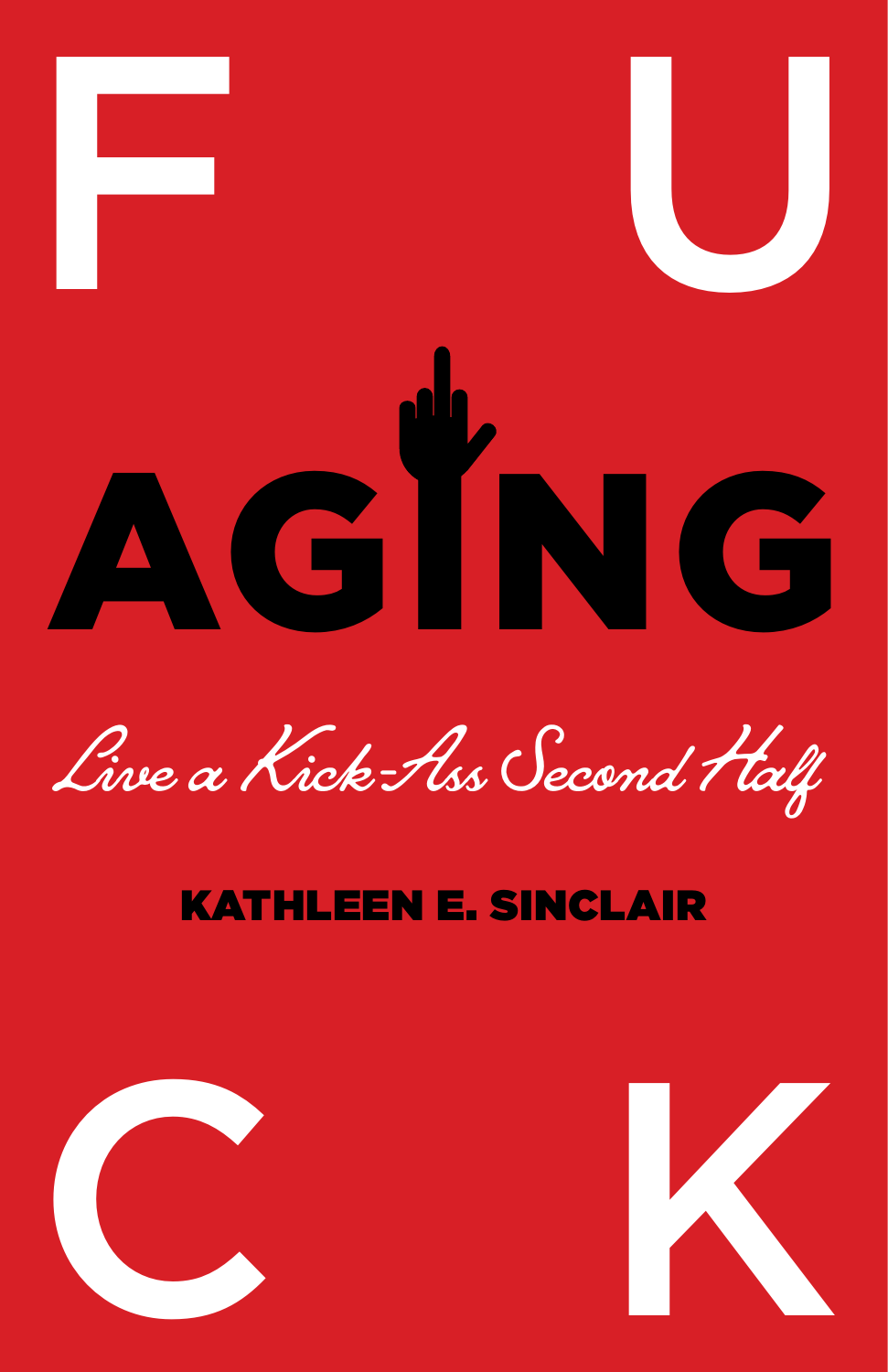Chapter 1



Let me start by saying this: obviously, you already stand out from the crowd or you wouldn't be here. You are different from most because you want to modify your current results. I appreciate that. You might not know this now, but the world will appreciate it too. In my opinion, we do the world a disservice if we do not live our best possible kick-ass life.

I have talked to many people over the years and I'm amazed at what I have learned about humans. Aren't we the best? I also did some research on all of the amazing things we have accomplished during our time here on Earth, and it would take a bunch of books just to list them, let alone tell the stories about the heroes who did the work. But I can tell you this: as humans, we have all of the resources, knowledge, and energy to create whatever we want on this planet. Most people, sadly, will never know this or do the work, even if they *do* want to unlock the kick-ass-life universe.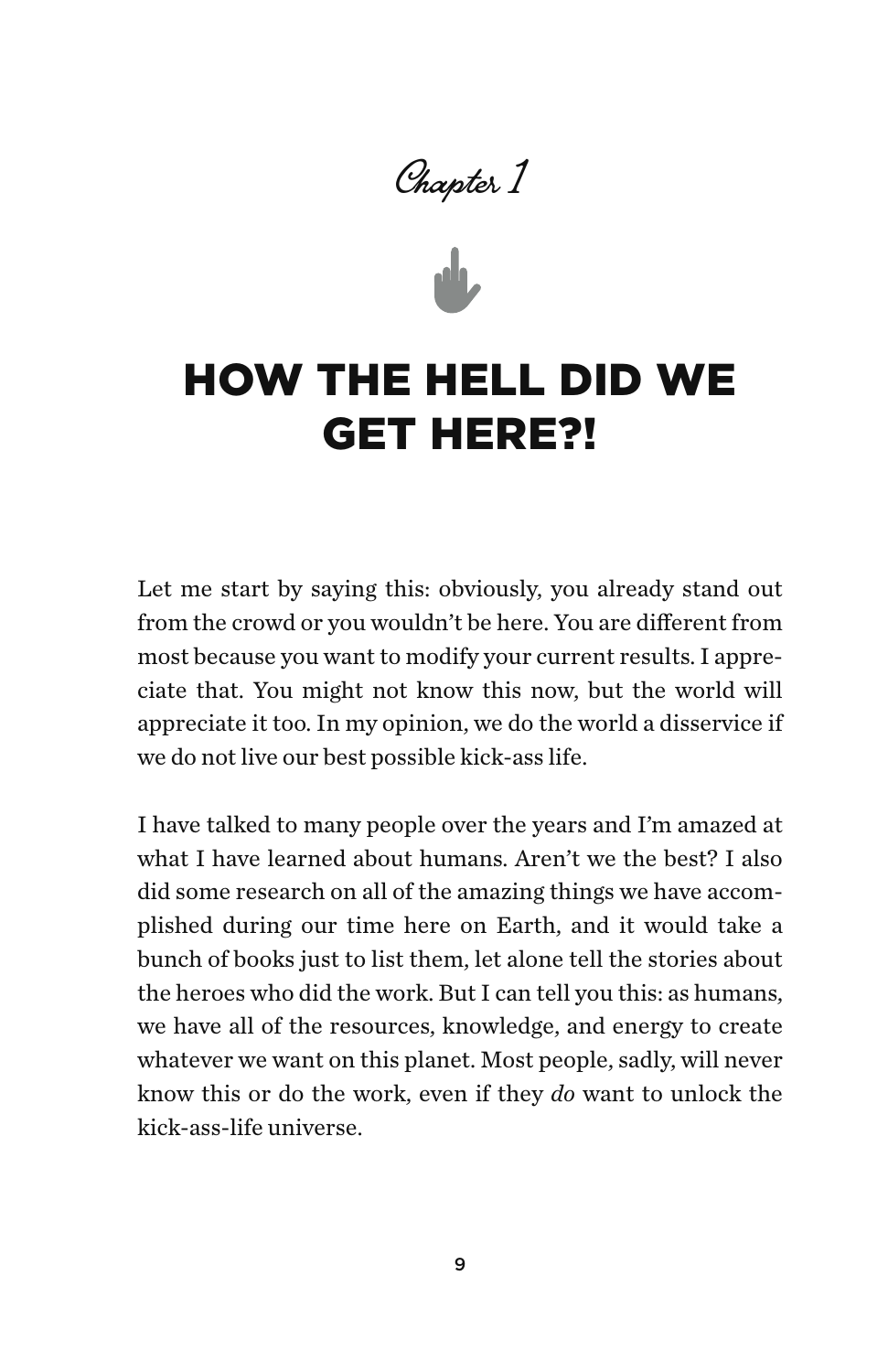# **CHANGE YOUR WAY OF THINKING, CHANGE YOUR LIFE!**

The bottom line is this: humans are living longer lives than ever before and we need something to show for our time here on Earth! In the last few decades alone, we have entered a whole new way of aging that has never been done before. We cannot rest on our laurels. With everything we have discovered, continuing to live in that former space or mindset is such a waste of life.

# **CHANGING LIFE EXPECTANCIES**

Let's back up a little bit and briefly explore life expectancy and aging, as well as how we got here. Thousands of years ago, when our ancestors were wandering around, exploring and evolving, they probably only lived for about twenty years. There wasn't much time to grow up, procreate, and take care of the kids or learn anything new. Then new tools and other developments gradually added to the number of years people lived, but it wasn't until the mid-1800s that life expectancy in parts of Europe and the United States crept up to the mid-thirties.

Life expectancy in the US climbed up to forty-seven years in 1900, then up to sixty-eight years in 1950, and in 2015, life expectancy in the US reached seventy-nine years. How did that happen? First of all, there was a major shift in how society looked at children.

Health officials and children's advocates started looking at what needed to be done so children could live longer and be healthy. In 1900, 25 percent of children died before they reached the age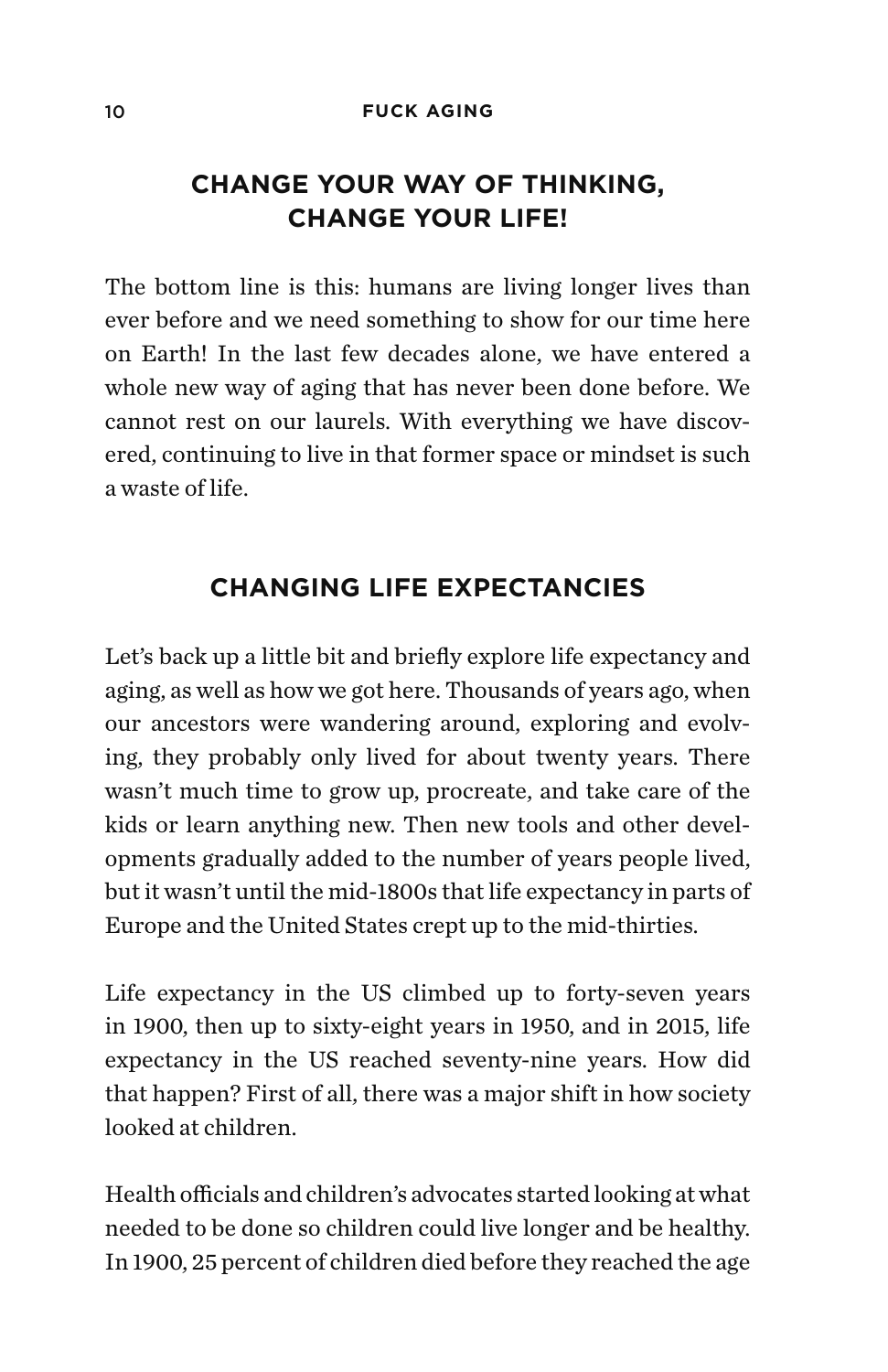of five. Tragically, you can see evidence of this in any cemetery in America. Society began to look at how all those deaths had happened, and with the advent of new technology and medicine, the life expectancy changed, and more children lived to adulthood. Also, according to Laura Carstensen, director of the Stanford Center on Longevity, as that happened, the average birth rate for American women went from 4.2 to 2.1. That meant fewer children were being born.

Doctors and scientists discovered causes of diseases, and through health programs were able to inoculate children so they wouldn't have to endure symptoms that, in the past, would have shortened their lives. Supplements were put into food, milk was pasteurized, and food sources were available throughout the year. Government and health officials paid more attention to the water the public drank, and purification systems were used. Another boost to our lifespan came with garbage disposal and sanitation systems. Most of these things we take for granted now, but it wasn't always so.

In addition, after child labor laws were passed and a system of public education was developed, many more children learned how to read and write. With education came more opportunities and choices. This sounds wonderful, but the sobering fact is that a few years from now, there will be more people over the age of sixty than under the age of five, and four to five generations of people will be alive at the same time. We couldn't have imagined that would happen even twenty-five years ago.

Even though there is cause for celebration, there are also storm clouds on the horizon. Many people have begun to question whether the larger numbers of older people will drain resources or add to them. There is fear, apprehension, and some panic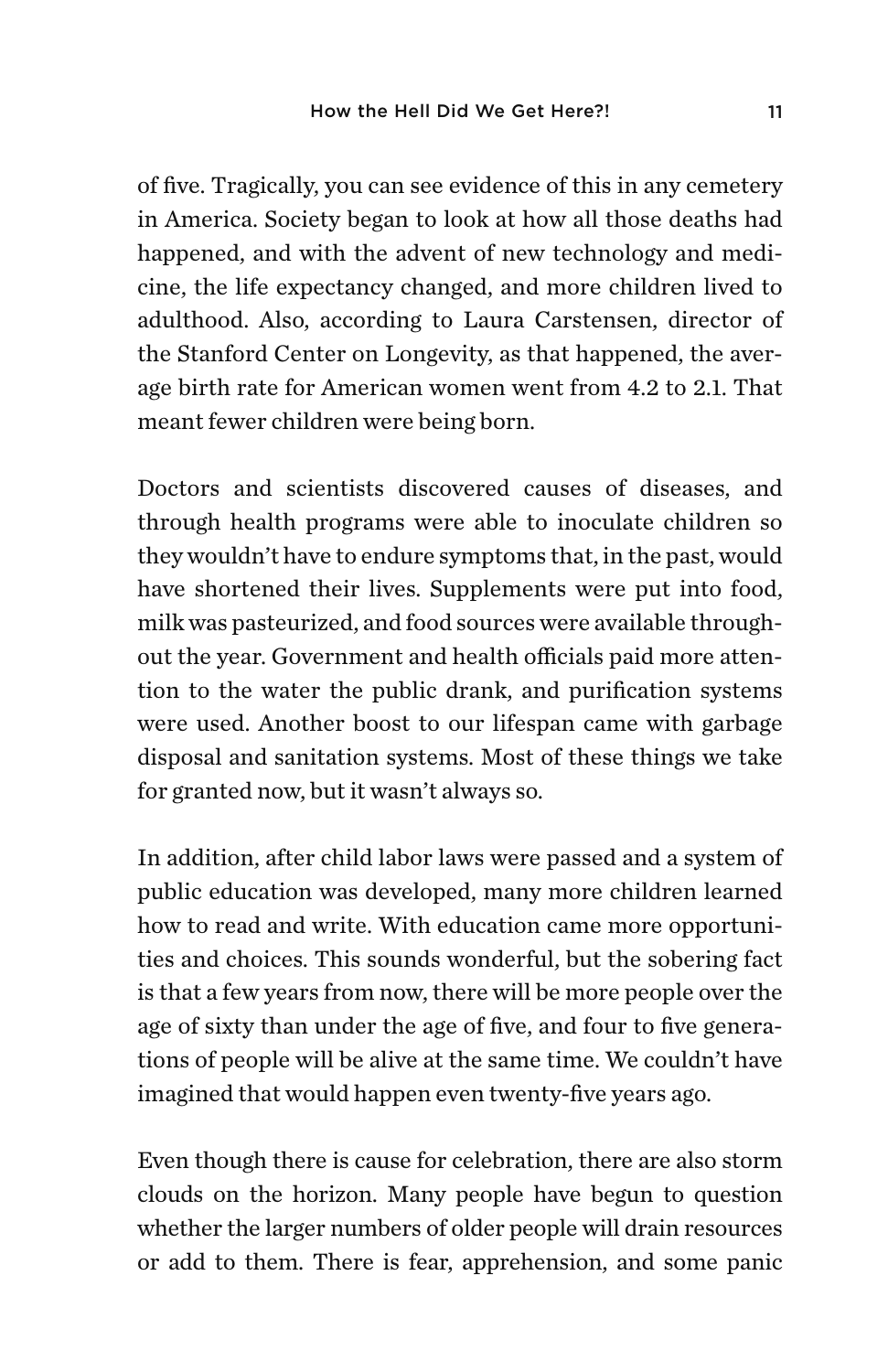#### 12 **FUCK AGING**

about what the hell to do with so many older people who have numerous medical, physical, and emotional needs. This actually presents a huge problem for many societies. There are too many of us, we are too sickly, and we have become a burden on the economy. We have too many problems; we aren't supposed to live this long. Well, let me say this: I am confident that we can turn this kind of thinking around, and in a short time, together. Here we are now, living a long time and moving toward living to at least one hundred. Millions of us. What matters is what we do about it, who we are while we're getting there, and what kind of guidelines we can set up for the waves of people following in our footsteps. Don't you think it is time to accept the responsibility for making sure the future is a place where everyone looks forward to exploring when they reach a certain age? We can do this!

Are you getting excited? Damn well better be, because this is a ride you want to take—with your arms up and yelling, "Wahoo!" Will it be scary? I'm positive it will be. It wouldn't be an adventure if it didn't scare the shit out of you, would it? The world doesn't need a bunch of wimps as guides. No siree, Bob! It needs experienced, skilled, fun, insightful, talented—did I say fun? amazing people. That is and can be YOU! Well, me too, so I guess that means US. We are the ones. Don't you love the thought of it?

### **FACING BIG PROBLEMS**

If I were sitting with you right now, I'm pretty sure you would admit that the world is facing some serious problems right now. On all levels and in all corners. We have the global warming problem, an energy shortage, the junk we have piled in our oceans, differing opinions on whether we should have affordable or free healthcare for all, how to ensure education for all (and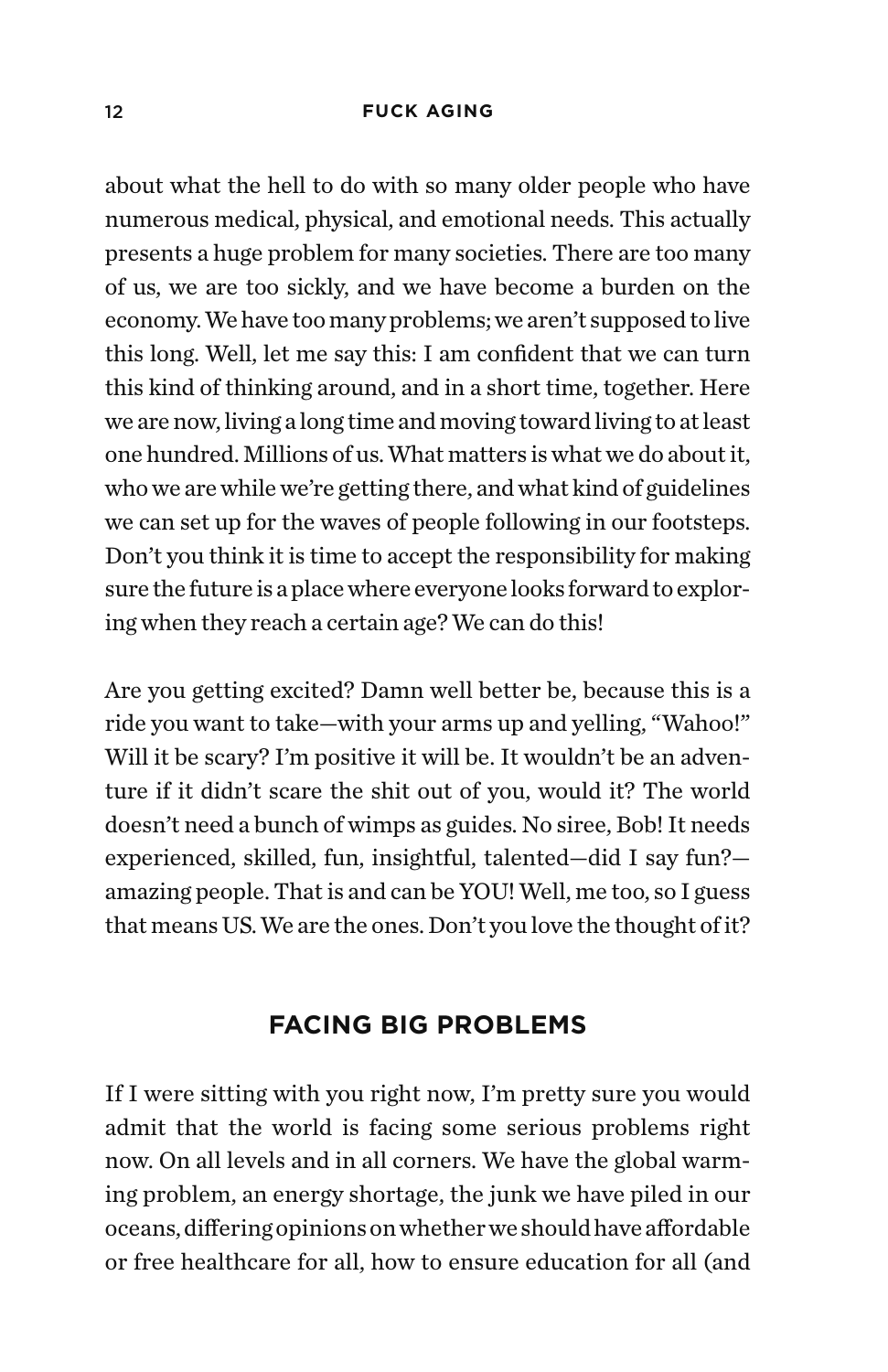that includes girls worldwide), pollution, homelessness, environmental destruction, total disregard for animals and plants, and it goes on and on. I hope you have your own list. We're going to need it. I told you that we were going to dig into some real shit here. This book isn't just about reading and doing; it is also about us all connecting, communicating, and leading change.

I've been talking with people around the world for a long time now (over fifteen years) while watching, listening, learning, and asking lots of questions. It is clear to me that for every problem out there, one or more people have the answer to solving it. It is a matter of getting people together and maximizing potential and outcome.

Have you stopped in on Google lately to check out how gamers problem-solve? I mean, not the weird ones, but the really smart ones. It is mind-blowing. More about that later. Now just think about that for a minute, and I think you will agree. There is a collective brilliance when a group of people have similar interests and ideas. And that is exactly what we are. A collective group of kick-ass-mindset individuals.

I understand there are many of us who feel lonely, not recognized, not needed, or even not wanted around very much. Many on this planet feel a loss of connection. All of that is about to change.

I had a friend who was lonely but always complained about everything and really drove people away. Myself included. This person felt that family and friends should always be calling and inviting him places and doing things for him just because he was older and was related to them or had known them for a long time. But that isn't how life works. As you will learn in later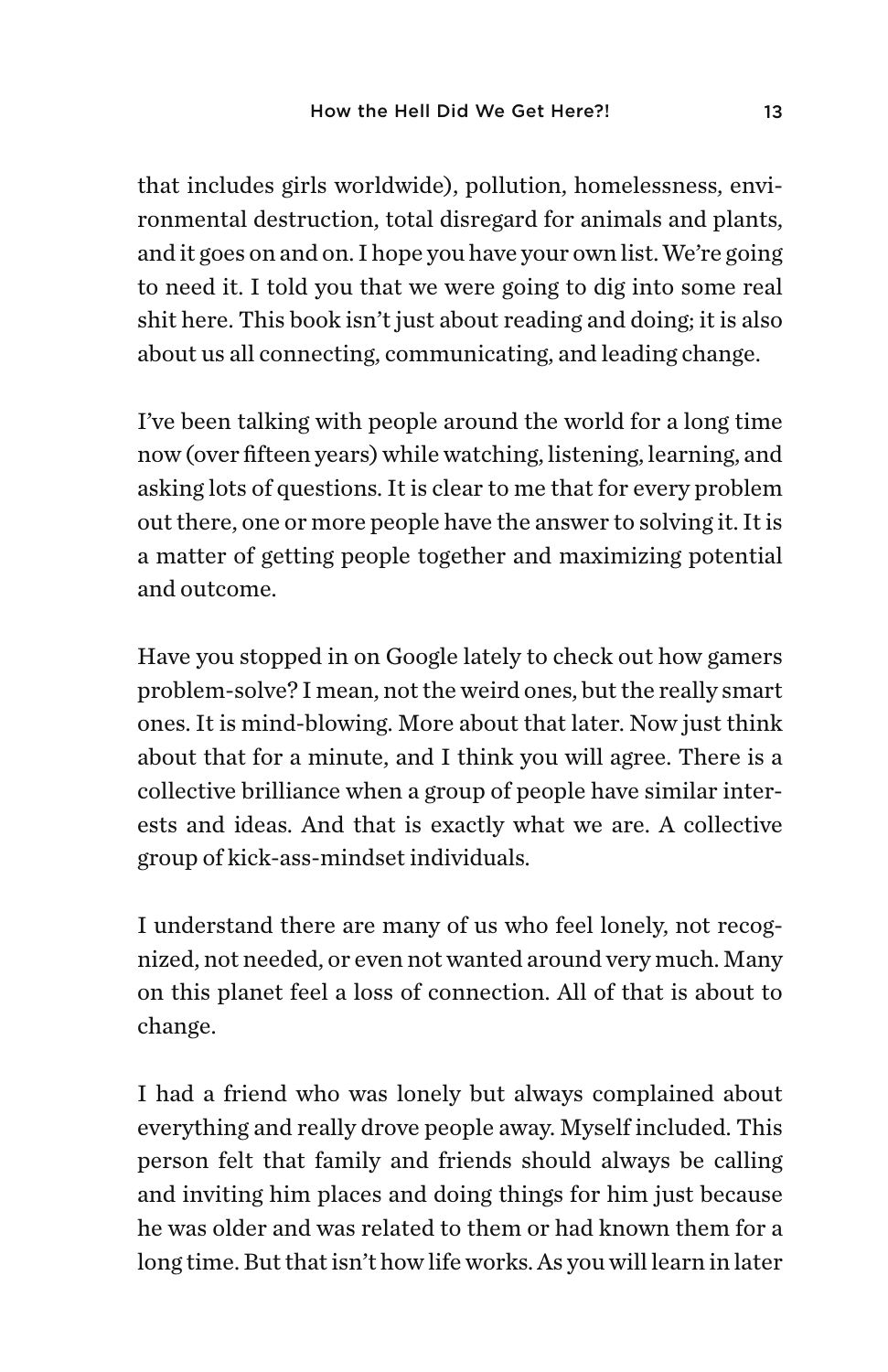14 **FUCK AGING**

chapters, our attitudes, mindset, and motivation, along with how we take care of ourselves and others, are the pillars of who we are and what we can accomplish. Sitting around feeling entitled just because we have reached a certain age is horse pucky.

### **PLOTTING OUR COURSE OF ACTION**

Let's revisit the "second half of our life" people again here. Us. In a few short years, we will make up over 20 percent of the population. One out of five. There will be lots of us out there, and it is up to us to figure out a way to keep connected and active, creating change and knocking the crap out of the myths of how we are supposed to be as we get older. Right now, only 1 percent of the world's population is over one hundred years old. Well, times will be changing, and we are going to be the change makers. By the time you get through this book and plan your course of action, you will have a roadmap for what lies ahead, and together, we can plot our course. Our path, our course together, is based on what we want and not some made-up idea of what we should be doing. To hell with that. Make sure you note how and where you can connect with me. I am on Facebook, email, and Instagram. (Okay, occasionally on Instagram, but I am still there and get my messages.)

I want to be clear: there is no blame here. Millions of people living over one hundred years hasn't happened before. Doctors, advertisers, designers of clothing and housing, nutrition experts, you name it, are basing their products, services, and attitudes on what they already know. We are going to challenge that by demanding what we want and need, and we are not going to be shuffled to the back room next to the brooms and mops. Nope. We are going to be in the front window, out on the side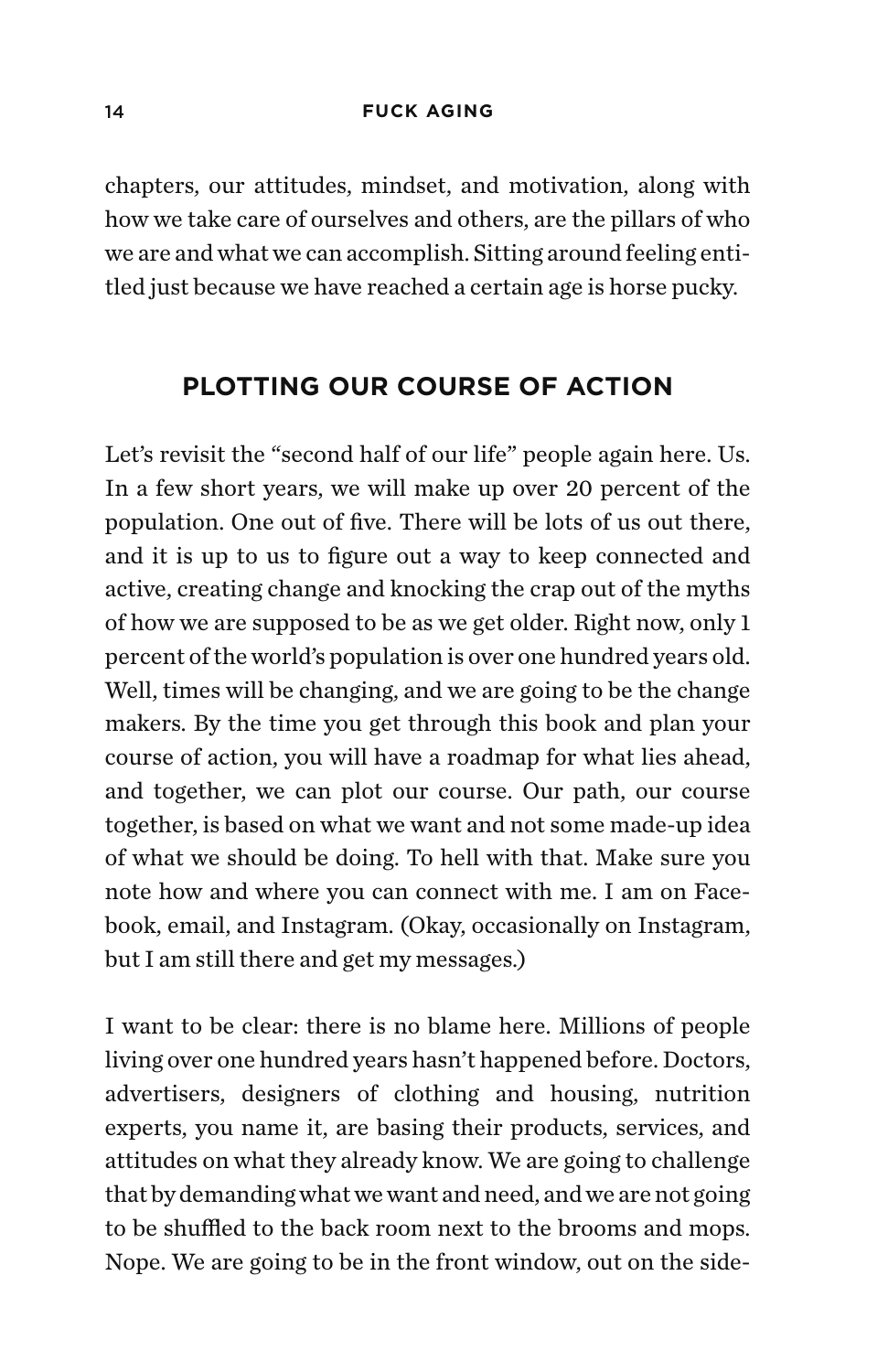walk, at the front entrance. We owe it to the people following in our footsteps to create a future that celebrates being older and helps everyone to realize their potential.

As much as I like being an introvert, I decided that being visible is really important to making our presence known. If we are going to be one out of every five people, then we need to be seen. I also knew this had to start with me. I certainly couldn't ask other people to step up if I wasn't willing to do so myself. So I went to some Pride parades, joined groups to learn more, read articles, listened to people I respect, and attended some demonstrations and rallies for issues that are important to me. No, I wasn't on the front line waving a banner, but next time I might be.

I also write reviews of things I buy, places I go, and services I get. Here is the main thing I think is important: even if the service is shitty or the product is a piece of crap, in the review, I say what would make it better. I share what didn't work and why that affected my decision. Just demeaning someone or calling them names or disrespecting them isn't who I want to be. Education is key to getting what you want and need. Try it and see the reaction you get.

When you see or hear something that isn't okay, then say something. Remain calm but direct and purposeful. When I was doing mediation and conflict resolution, we had a workshop on interrupting racism. I learned a lot and used this knowledge a lot, but I have expanded my interruptions to all microaggressions I see and hear, whether they are racist, sexist, homophobic or transphobic, ethnic, ageist, or any other way humans show disrespect toward each other. Let me tell you, people get wide-eyed and quiet when I start in on them. But once again, it is an educational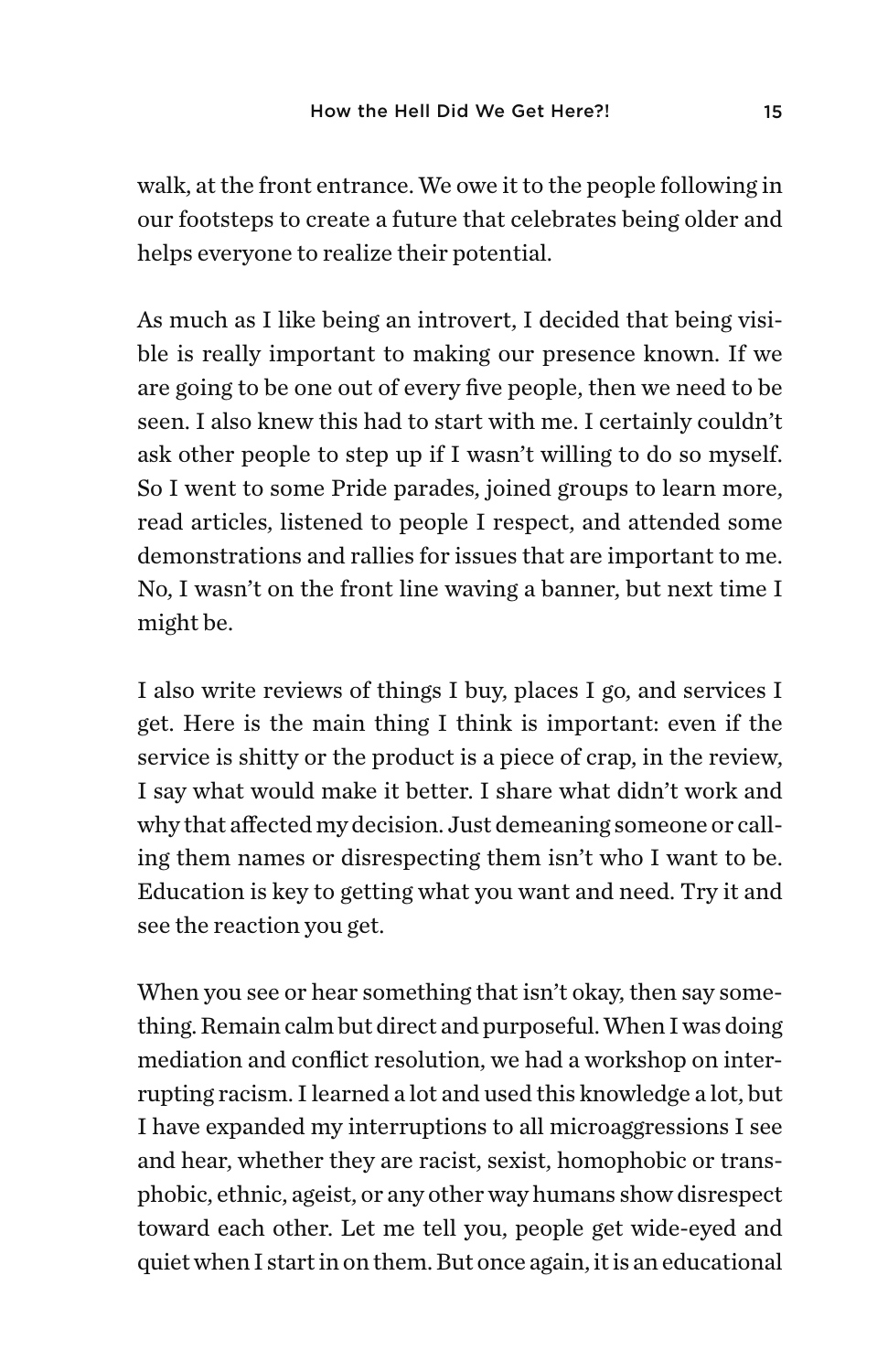opportunity. First of all, it is important to stop what is going on. Say, "Hold on" or "What did you say?" or "Excuse me!" Then stick to what you are feeling. You could say, "I'm really uncomfortable with what you said" or "What do you mean by that?" Always give people a chance to explain and then follow up with how it is wrong and hurtful. We have a lot of power, and using it in a way that can create dialogue or make someone think about what they are doing can move you to the head of the line.

As a group (the over sixty years of age group) we have the power, knowledge, know-how, and reasons to get what we want, when we want it, and how we want it. We have a shitload of buying power too. Not for what there is now, but for what we will be needing and wanting on our journey.

# **ARE YOU "DECREPIT" OR UPGRADED?**

Check this out: here are a few of the words listed when I googled "words for aging." Are you ready for these?

Crinkly.

Old hat.

Gumboot.

Old folk.

Old-timer.

Doting.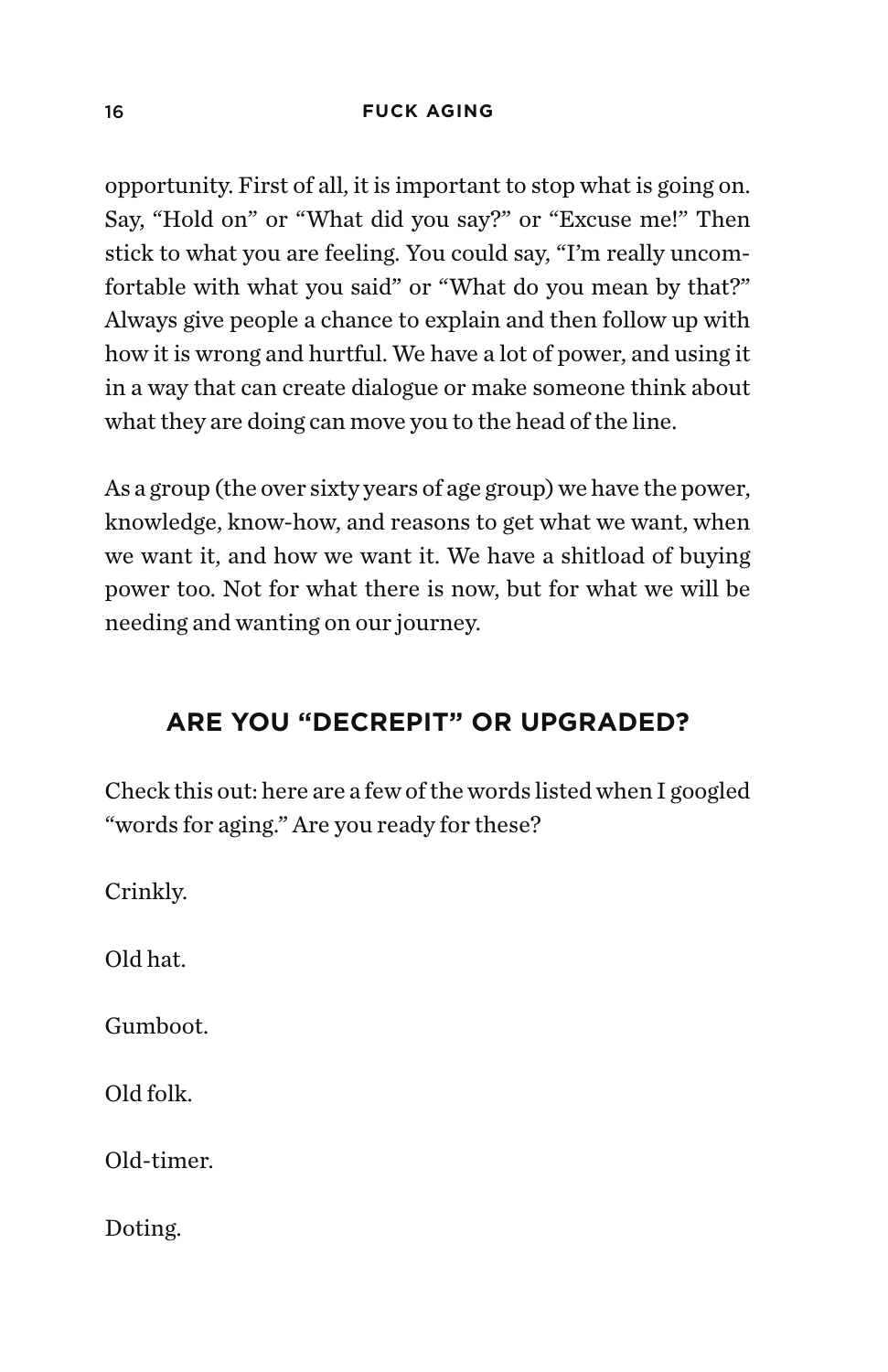Decrepit.

Doddering.

Tottery.

This list brings me to my first ask of you. Ready? No? Okay, do it anyway. Push yourself. After reading my instructions, put this book down.

# **THOUGHT EXERCISE / ACTION STEP**

**Wake a list of all of the words you have been called,** heard other people called, or heaven forbid, you have  $cal$  **called people you think are "old." Include words that wou have called yourself in this list. You know, those** times when you put yourself down, whether it was **<u>out loud or as that lovely inner voice that constantly</u>** shows up.

Now, let me ask you this: is "old" how you see yourself? What if you turn that around? Maybe instead you see yourself continually upgrading each year. Yes, I just said upgrading. If we got younger, it would be a downgrade, right? That's one of the reasons I love positive thinking. I have turned this "old" voice around, and instead I refer to myself as upgrading every year. Lesson number one: start to work on your voice now because *you are not old!*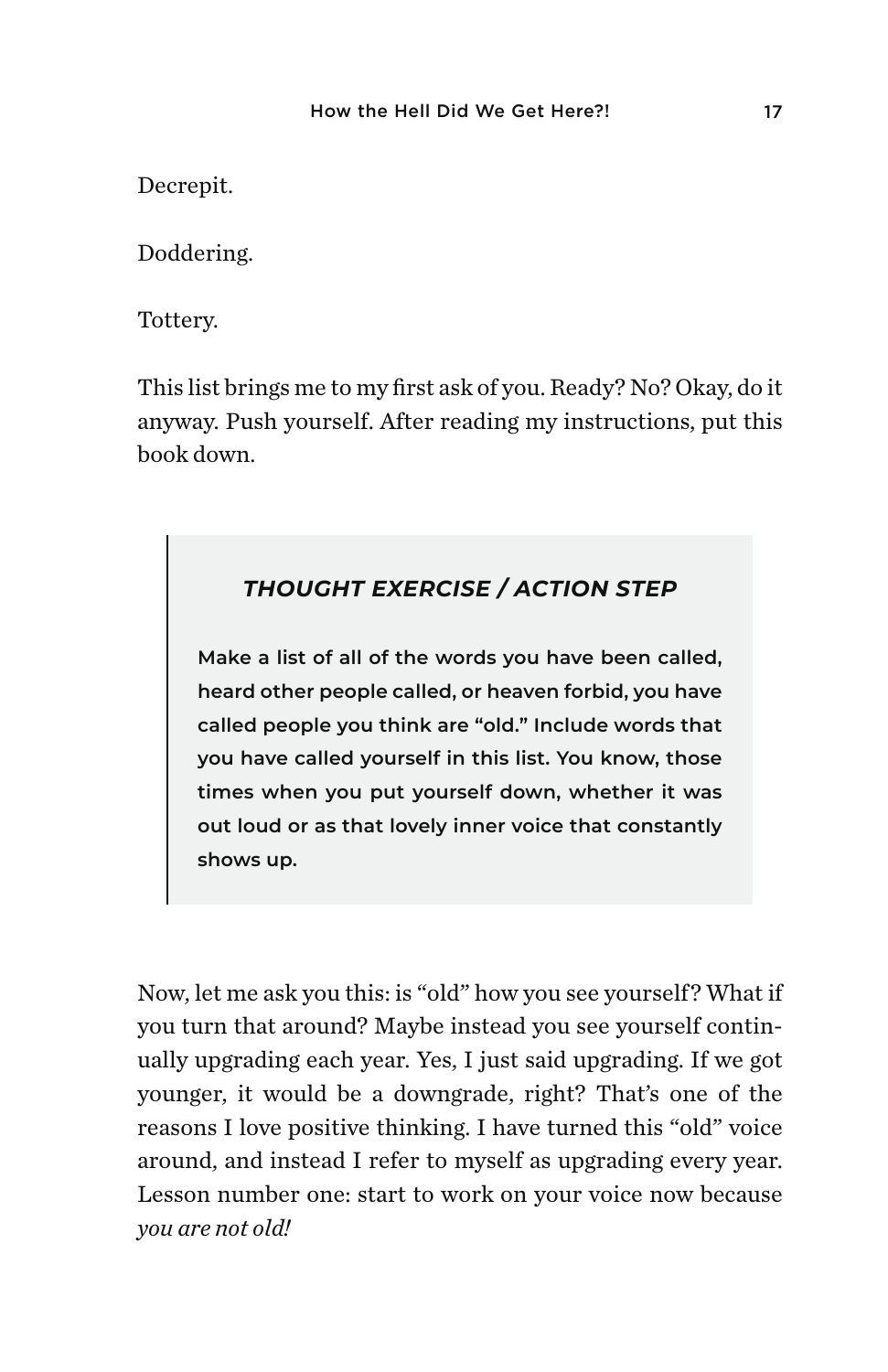#### 18 **FUCK AGING**

There is no way in hell someone who is thirty or forty or whatever can possibly know what it is like to be seventy-five or eighty-five or even sixty. They think they know what it will be like, but that belief is based on how older people are often portrayed in the media. They are scared shitless of what they think they know, but the truth is that they are frickin' clueless. I realize this is a rant, but I am sharing this because changing the way we live our lives in the second half can change the story for them too. You know, the humans who haven't upgraded to our level yet.

Oh, and I love this one (insert sarcasm emoticon here): "I know how you feel." Bullshit. You are forty-four and you have not lived my life. Don't say that! Why not just say, "Wow, that must feel (insert the word that applies here: terrible, scary, bad, etc.)"? No one can know how you feel. They can empathize with you and hold your hand and give you a pat on the back, but know how you feel? No way. "That must feel scary!" Now that is something everyone can relate to because everyone has been scared at one point in their lives.

### **LIVING OVER ONE HUNDRED**

Okay, let's talk about blue zones. Right now, there are five places in the world where people regularly live to be over one hundred years old. Soon it will be common for people worldwide to live to be one hundred. These five places are called the blue zones. A ton of studies have been done on people who live in these areas, as if they are animals in a zoo, and most of the information researchers have found is what you would expect from rather quiet and isolated communities with similar needs. What is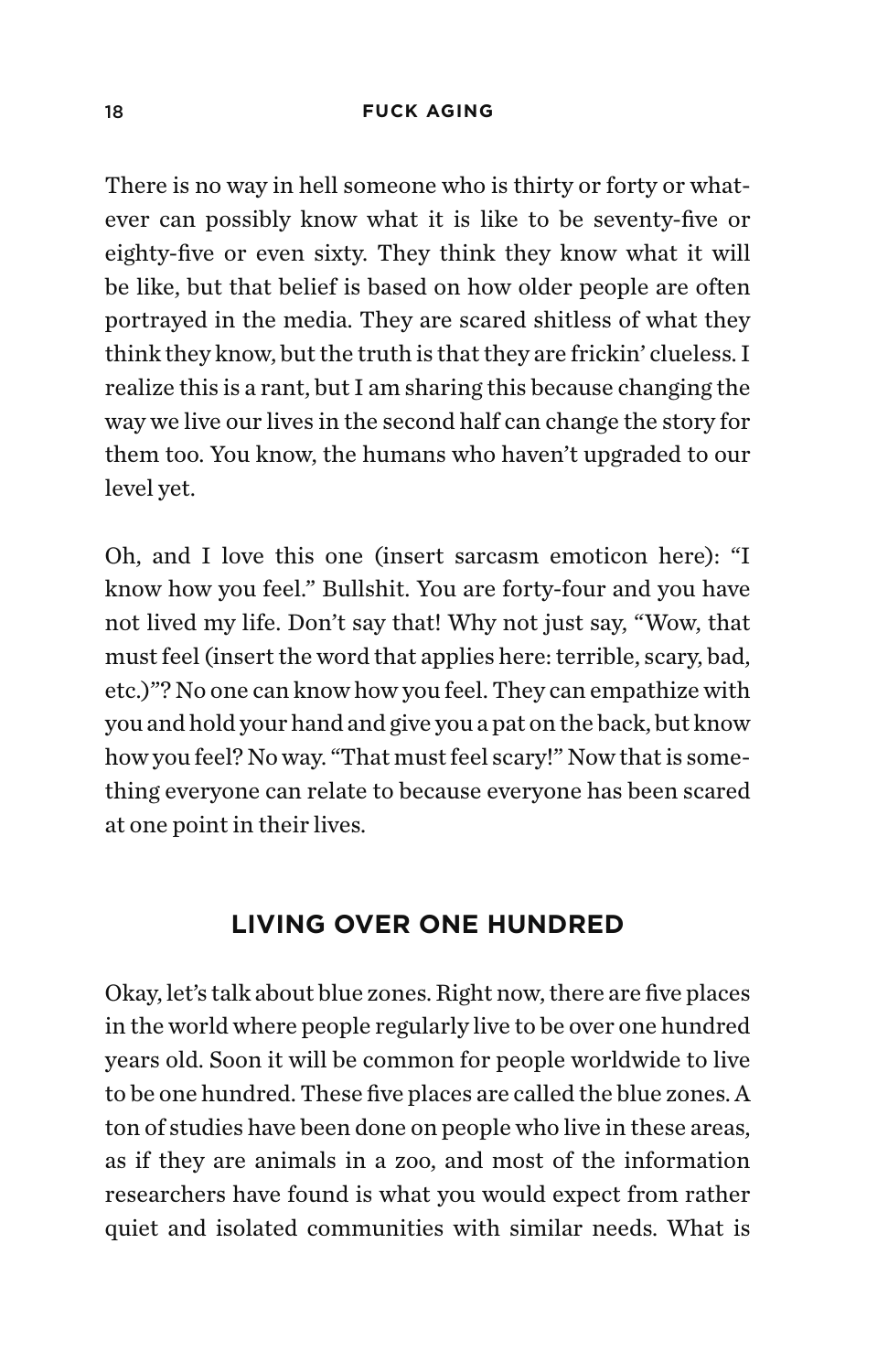so fascinating is that these people have the same resources as people in other places, but the difference I see is determination (there is that word again), taking action, and a healthy mindset, which of course lowers stress. People who have lived long lives in blue zones have some super-interesting tips. I have a blog post about this on my website, www.kathleensinclair.com; just search the term "blue zones" to check it out.

Where do you live? Inner city, farm, house, apartment? Do you live by yourself or with others? Are you still working? Are you in good health or bad health? Most of us are not able to live in the blue zones or choose not to, and although I love the blue zone tips and way of life, there are things that they do that I do not. I'm telling you here and now, though, I will definitely live to be over one hundred. I'm certain of it.

### **THOUGHT EXERCISE / ACTION STEP**

**Here's an interesting little side exercise for you: take**  $a$  moment to pause and write down how long will **you live. And by live, I mean be healthy, have a sound n**  $\dot{x}$   $\dot{y}$   $\dot{z}$   $\dot{z}$   $\dot{z}$   $\dot{z}$   $\dot{z}$   $\dot{z}$   $\dot{z}$   $\dot{z}$   $\dot{z}$   $\dot{z}$   $\dot{z}$   $\dot{z}$   $\dot{z}$   $\dot{z}$   $\dot{z}$   $\dot{z}$   $\dot{z}$   $\dot{z}$   $\dot{z}$   $\dot{z}$   $\dot{z}$   $\dot{z}$   $\dot{z}$   $\dot{z}$   $\dot$ **number and put it away somewhere with the date on**  $\mathbf{a}$  **it.** You can and will look at it later on.

I wrote down 120. I said, "I want to be holy-shit old." What can I say? That's what came to me, and for once, I didn't set up the debate team in my head and battle it out.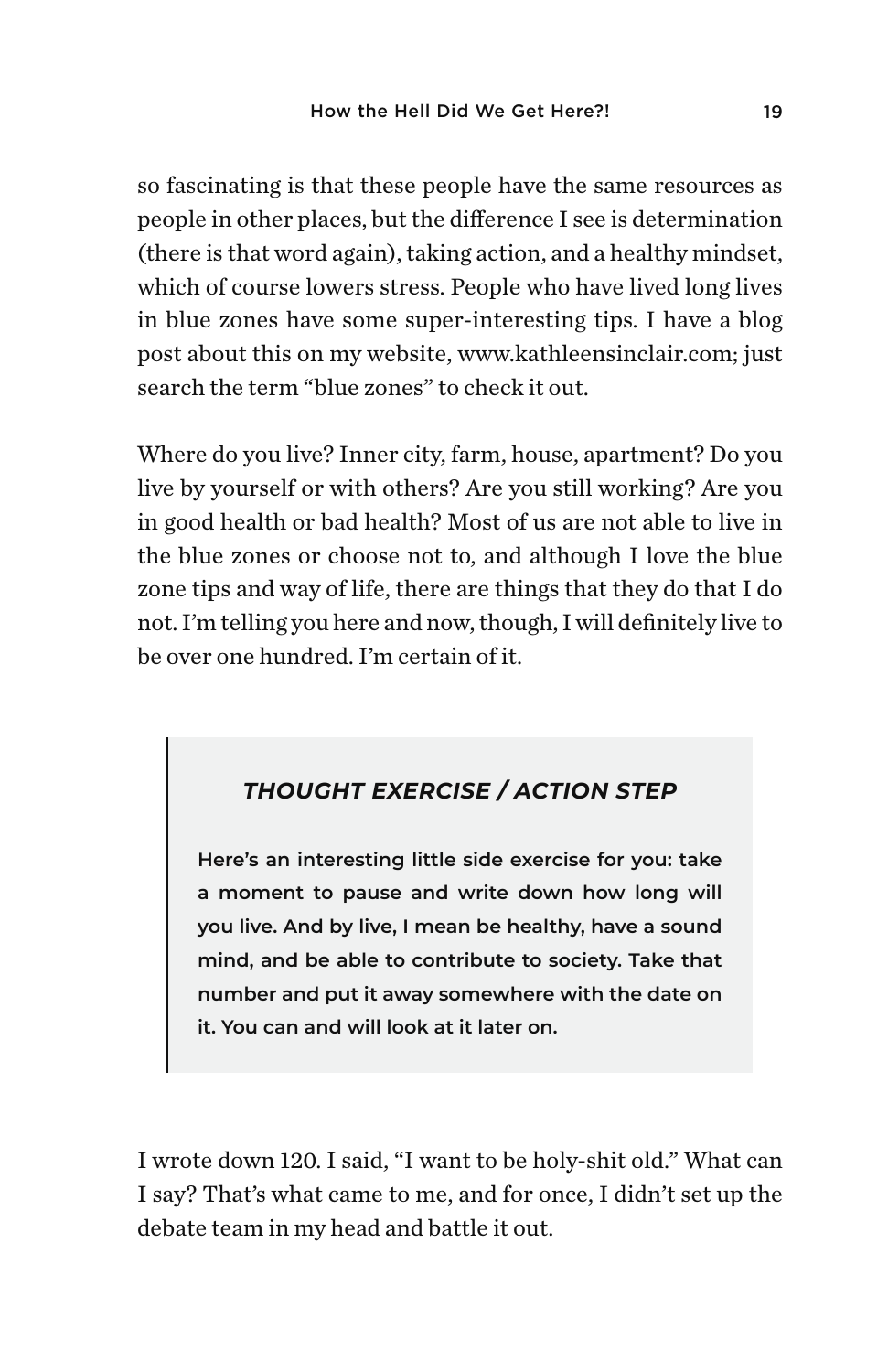### **THE SILVER FEAR**

Let's dig even deeper into the facts here and move on to chat about the Silver Tsunami. Since economic growth has slowed somewhat for a few years now, many officials have tried to figure it out, and they came up with their great theory that there are too many old people. They decided to name it to give it a fear factor. The Silver Tsunami. The pyramid shape of the population has started squishing down with so many older people floating to the top, and now the damn thing looks like a rectangle. Woe is me. How can there possibly be enough young people to support all of these old fogies hogging all the money and resources? Now, this isn't just limited to the US. Nope, this fear is whipping through like a wind from the Sahara. The leaders of the G20 nations have even put aging on their priority list for discussion when they meet.

According to the Stanford Center on Longevity, these demographic changes have never been seen before. In Japan, the life expectancy in 1950 was sixty years, and now it is eighty-four. The number of centenarians (people who live over a century) is now the fastest-growing demographic group. Numbers like this are also seen in lower-resourced countries like Ghana and Niger. In 1950, life expectancy in Ghana was forty-one years and is now sixty-three years, while in Niger it was thirty-four years in 1950 and is now sixty-two years. But the problem in those countries is that childhood deaths remain very common. In Malawi, the number of people over sixty is expected to go from 4.1 percent of the population in 2020 (784,300 people) to 7.3 percent in 2050 (2,784,000 people). These developing areas account for 68 percent of the world's population over sixty.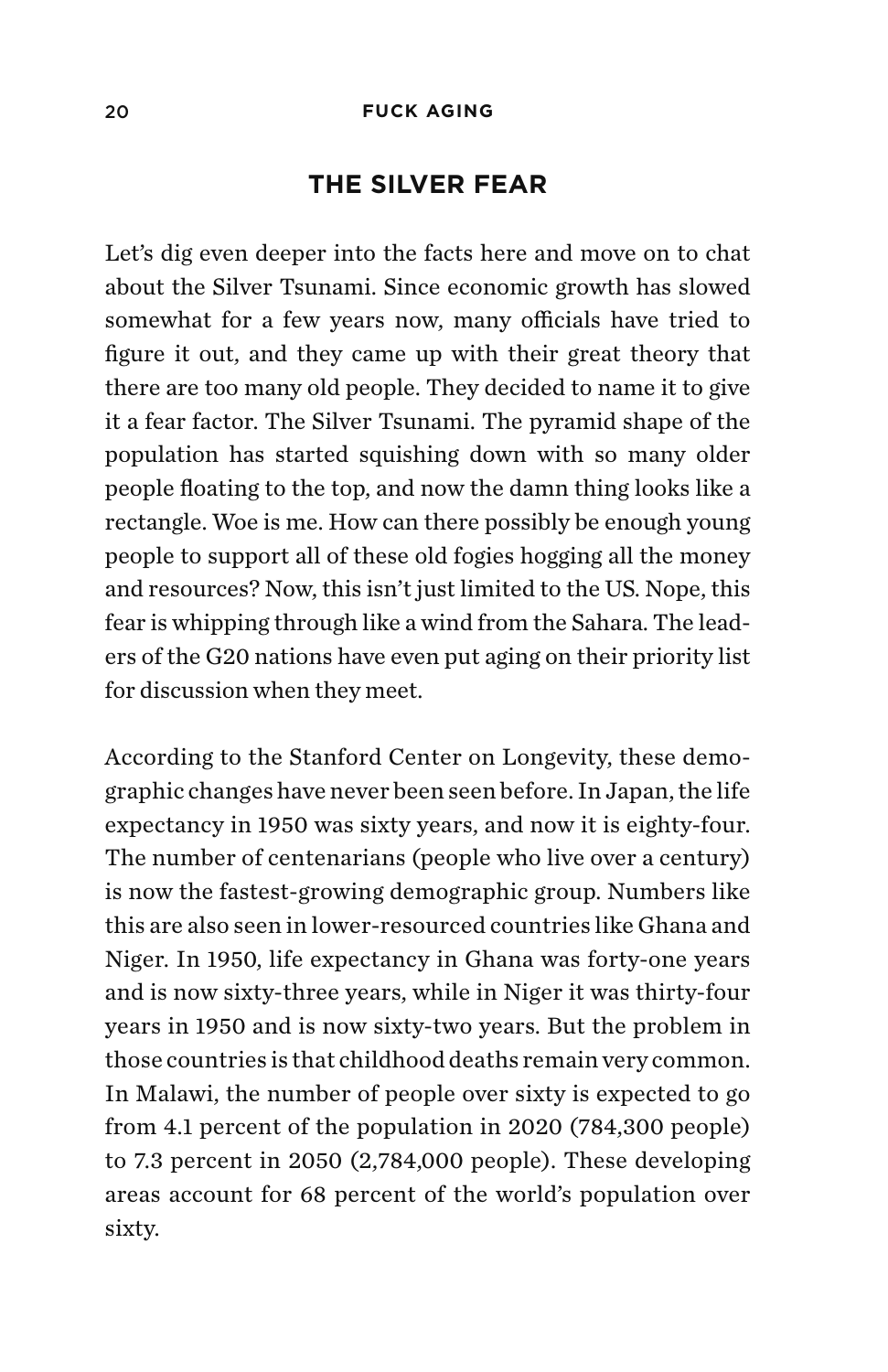A UN Department of Economics and Social Affairs report, *Inequality Matters*, brought up the idea that the developed world got rich before it got old, but less-developed regions will get old before they ever get rich. This just magnifies the fact that aging is a challenging global issue. Our role as kick-ass change makers and explorers is more important than ever, as we can set an example about aging that hasn't been experienced yet. Right now, the world is not prepared for the near doubling of life expectancy. It has happened so fast that social infrastructure, societal norms, and individuals' life plans are not ready. Waves of uncertainty and doom are blazing through government policies and infrastructure that looked vastly different from the current assumptions about the numbers of old versus young.

Think of the current norms in work, education, healthcare, and financial security. Think of the definitions of family, politics, and insurance predictions, as well as Social Security. Yikes. Think of traditional policies around education, length of working careers, health policies, and financial sustainability of pensions.

There have to be major revisions. Retiring in your sixties is not going allow you to support yourself into your nineties unless there are dramatic shifts in policy.

That isn't all the grimness that is festering. Haven't we had enough of this already? Evidently not. Some economists and politicians are predicting a major decline in productivity and an increase in strains on healthcare, making costs such as delivering care, wages, equipment, supplies, land, and buildings increase even more. Some feel there will be so many older people that their needs cannot be met with the current projected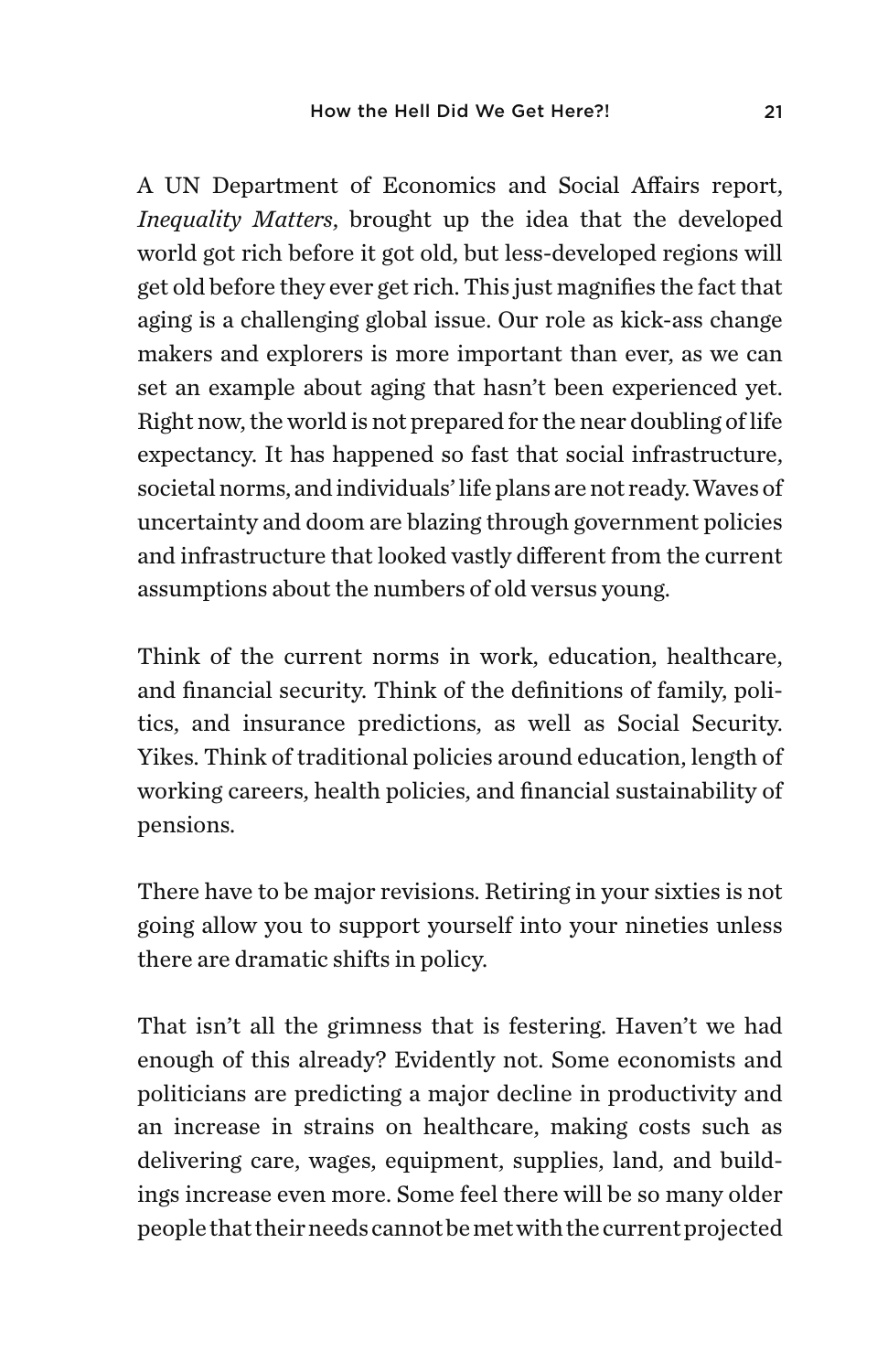resources. Others feel that young and old will be vying for the same resources and that children and younger people will be left in the dust as older people consume too much.

Maybe developing countries can learn from the mistakes leaders in some developed countries are making now and plan better for their aging societies. Let's hope the policymakers take note and plan well for the future. At seventy-six, when I am writing this, I can feel the pressure and some buildup of anxiety about getting older, but I have to say, with our skills and experience, finding a new purpose is one of the most amazing opportunities for people over sixty.

I am not an economist, but I know that the costs of an aging society are churning up dread and panic among many people in power. Sort of like standing naked on an island with no shelter and watching the hurricane approach. Well, okay, there is one tree. Anyhow, I digress.

Warning: I am going to get all quotey and resource-focused here for the next few pages, but you have to understand the numbers and facts so that you know how to drive change within yourself and on this the planet. Okay, here goes. The *New York Times* economics writer Eduardo Porter pointed out that "the aging of the American population is carving an unexpectedly broad path of destruction across the economy… Many of our most intractable economic ills can be traced to some degree to this ineluctable fact: America is getting old." (I had to look up "ineluctable," and I am still not sure how to pronounce it.) But guess what, fearful leaders? Workers in the second half of their lives are working longer. Economist Andrew Scott at the London School of Business calculates that 90 percent of the increase in employment in the US has come from workers fifty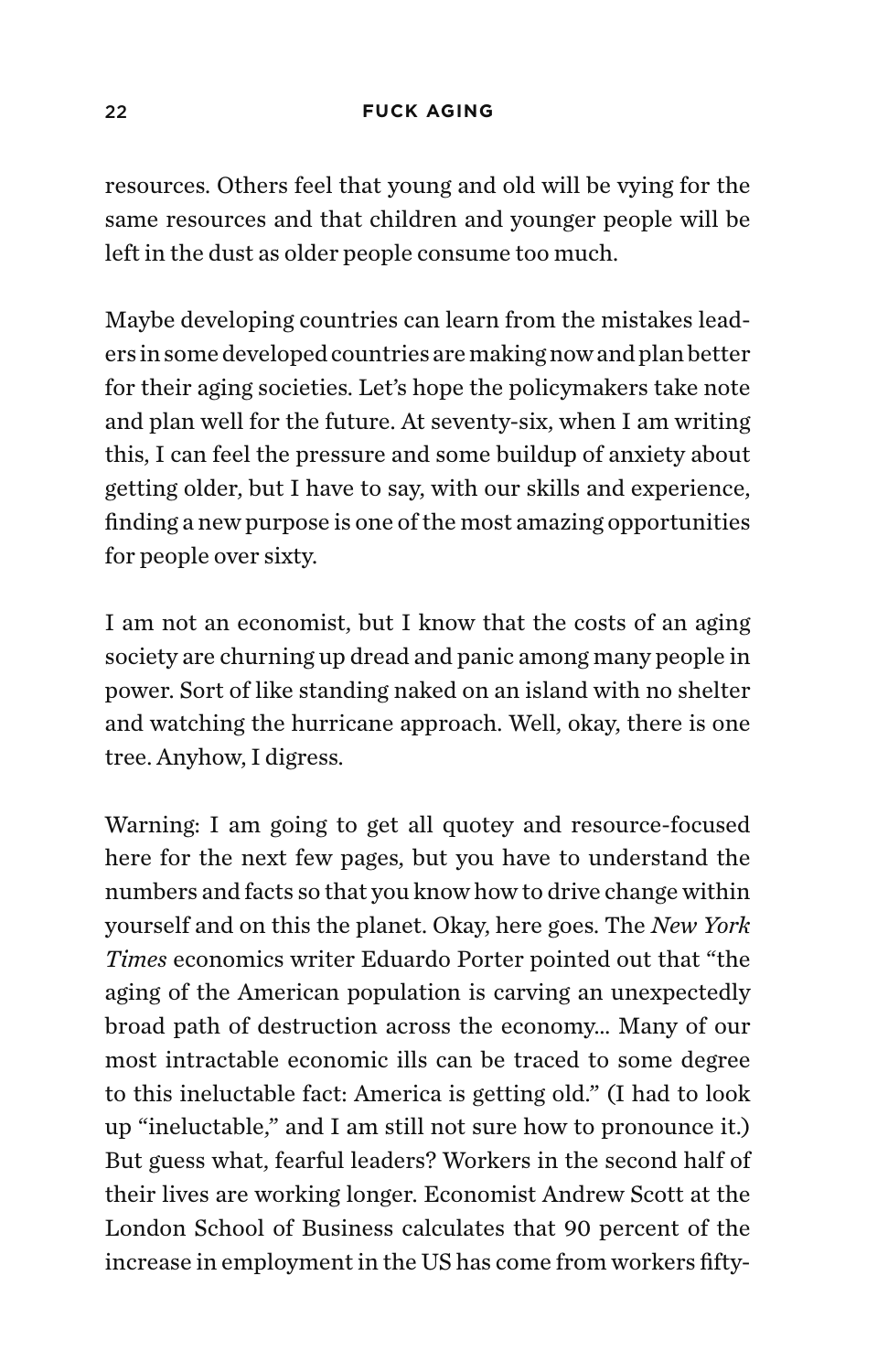five and older. People in the labor participation force aged sixtyfive to sixty-nine increased from about 28 percent in 1998 to 38 percent in 2019 for men, and for women it rose from 18 percent to about 30 percent. Also, according to the Kauffmann Foundation, the proportion of new entrepreneurs who were between the ages of 55 and 64 increased from 19 percent in 2007 to 26 percent in 2017.

We are productive workers with a shitload of experience. And according to Joseph L. Coughlin, in his book *The Longevity Economy: Unlocking the World's Fastest-Growing, Most Misunderstood Market*, "Thanks to their ingenuity and economic demand, the boomers have the potential to open up possibilities for older adults across the economic spectrum, across nations, and even far into the future." Now, that's more like it. And from the publication *Silver to Gold: The Business of Aging* by Paul Irving and co-authors from the Milken Institute's Center for the Future of Aging, "Older people stand out for their combination of experience, interest, and ability to fill skill gaps. They are a human capital resource that is ready to contribute to companies, younger colleagues, and a vibrant economic future." But American society, employers, and others who could benefit are slow to recognize what is in front of them. And we know that ageism and age discrimination are still active and doing damage. (Spoiler alert: you will read about Maggie Kuhn, the founder of the Gray Panthers, who challenged that and got laws changed, in Chapter 7.)

Economist Tyler Cowen from George Mason University says, "I would suggest that the ability to spot, mobilize and deploy older workers is the next biggest source of competitive advantage in the US companies. The sober reality is that many companies should retool their methods to fit better with the experience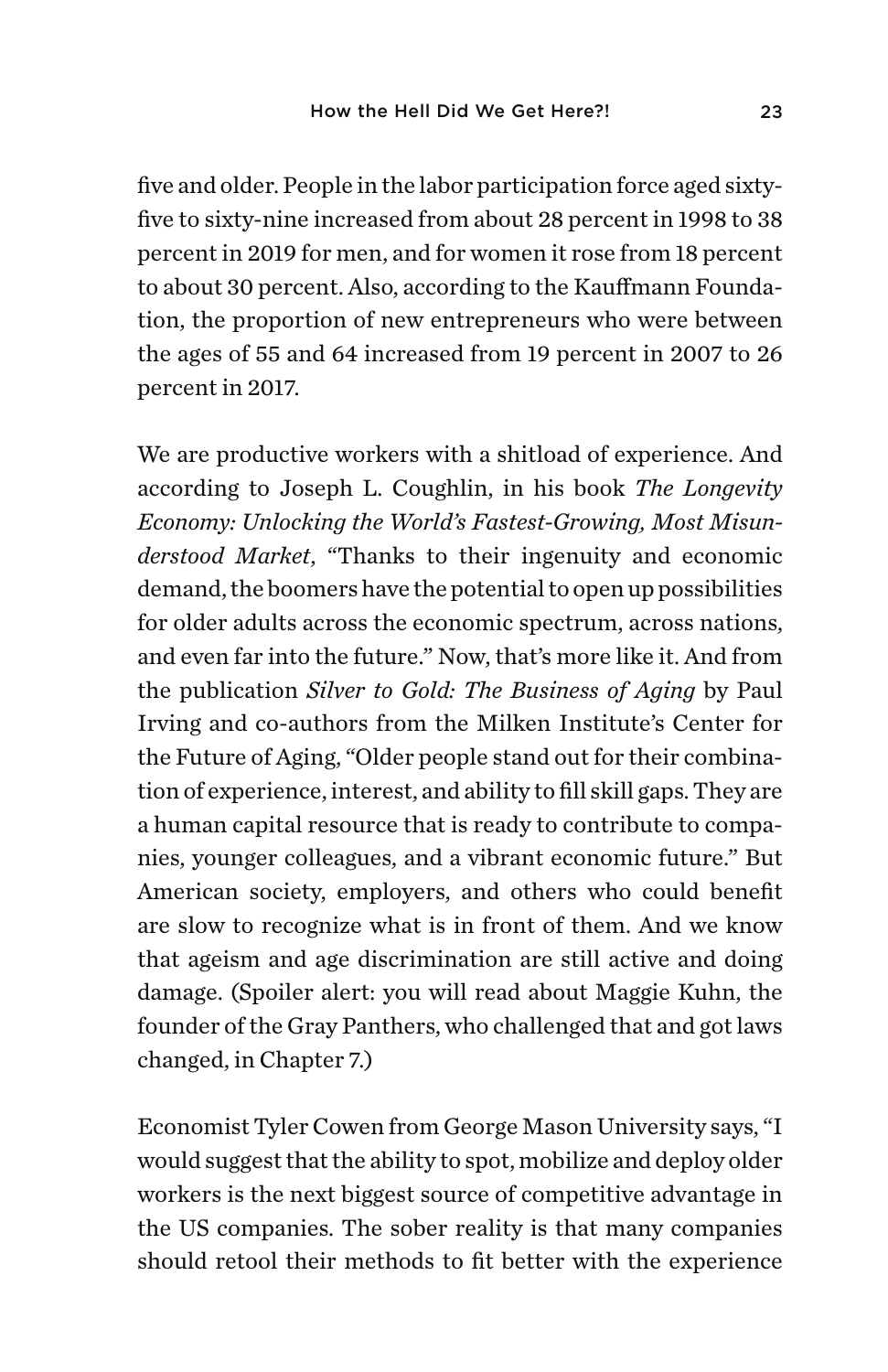24 **FUCK AGING**

and sound judgment found so often in older workers." But you know what? This isn't the fault of employers or policymakers. It is no one's fault, really, because older people are supposed to be invisible and fade away, so who is going to even notice unless we figure out a way to conk them on the head with greatness?

Another person who has written extensively on the aging issue is Marc Freedman, who wrote the very informative and helpful book *Encore: Finding Work That Matters in the Second Half of Life*. He talks about reinventing the whole concept of retirement for the baby boomers, who are going to be living many more productive years.

Later on in the book, I will talk about Marc's work and what is possible for us. As it stands now, he sees the economic and social problems that threaten the world due to large numbers of older people leaving the workforce and expecting the smaller number of working age adults to pay for their expenses. Well, damn, this causes resentment, and it doesn't have to. Freedman proposes a different kind of retirement, with a phased-in transition from one career to a second career.

Sure, you can have the retirement of relaxation, travel, spending time with the kids and grandkids, and doing not much of anything, but when that gets routine, it is time to look at the possibility of a second, purpose-driven life using all of your experience and skills, and maybe even new training. And that seems like a wonderful way to live the second half of your life. This is a new way of thinking. Stay open to it because this is vital to living a kick-ass second half of your life.

There are other notables whom we will read about later on in the book, but right now I want to share something from my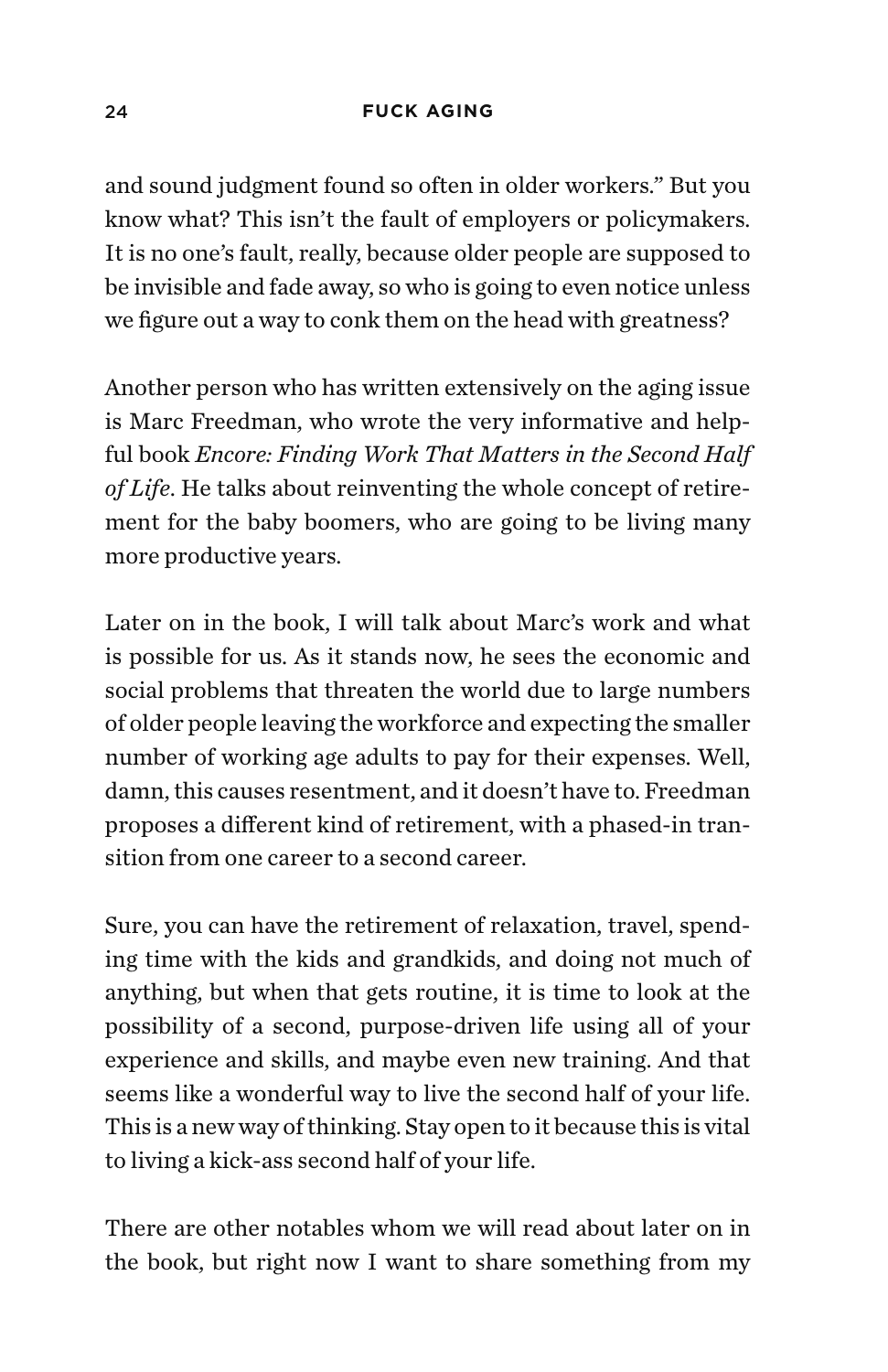good ol' friend Bruce "the Boss" Springsteen, who said, "Aging is scary but fascinating" in his 2016 memoir, *Born to Run*. He also said, "Great talent morphs in strange and often enlightening ways." Well, who would know better than Springsteen, who reinvented himself at age sixty-eight and began telling stories about his life to packed houses at the Walter Kerr Theater in New York?

### **THINKING ABOUT RETIREMENT DIFFERENTLY**

You probably know someone who—or maybe even you, yourself—could be added to the list of people who are confused with what retirement is supposed to look like. These people didn't look in the mirror and say, "Well, now that I am retired, I'd better hang it up." Nope. More than likely, they fully intended or still intend to remain vital and relevant and living their purpose. We know about lots of people who continued on in life to accomplish amazing and wonderful jaw-dropping things, but what we don't know or often see is how hard it was for them to get there. Reinvention isn't easy, and it has to happen in all aspects of our lives: from how we live day to day, interact with other people, manage our time, and handle our health, among other things.

Surveys have been telling us for a long time that the happiest people are those over fifty-five. Laura Carstensen, director of the Stanford Center on Longevity, says that this is this age at which people are the most positive and enjoy the greatest day-to-day satisfaction. Damn straight, Laura! Carstensen says there is a paradox of aging where the older we get, the happier we are, which, for many people, is the result of having more money and fewer bills to pay. At the same time, individuals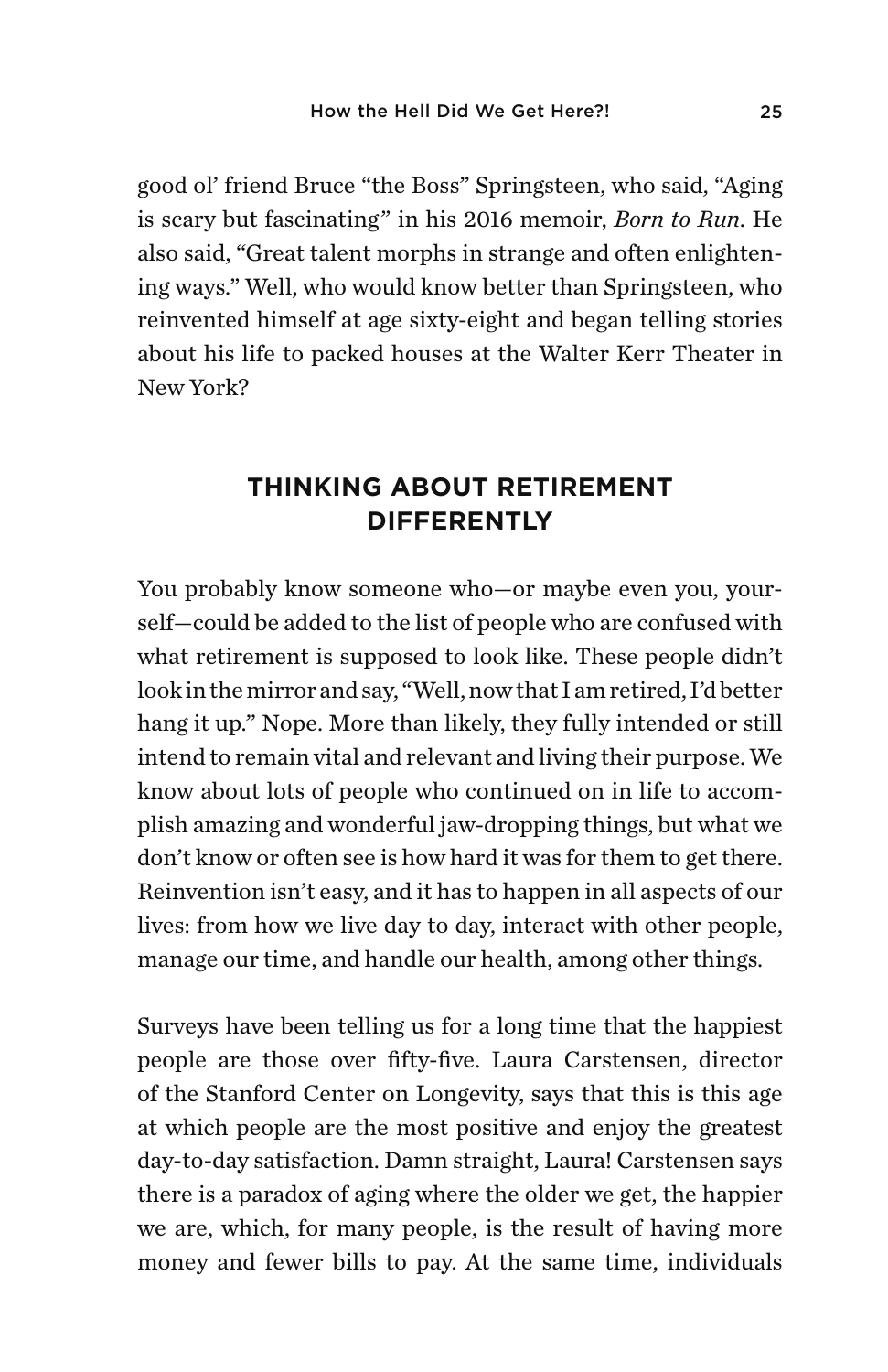recognize that as they age, they still have much to give and have the energy and desire to stay in the game.

One of my favorite quotes is from Chip Conley, founder of Modern Elder Academy and author of *Wisdom @ Work: The Making of a Modern Elder*.Conley says, "The first half of our life is about being interesting. The second half is about being interested." Mic drop. Well said. Truly, I couldn't have said it better myself.

We need to recognize that it is a whole new, fast-paced world out there, and we will need to adapt. Maybe it is a job loss, a partner dying, a parent needing care, or a change in health that jolts you into thinking about your priorities in the second half of life. This isn't about just staying alive and slogging on. It is more about making this second half a relaunch, a reinvention, a reboot into a life that has purpose and meaning and makes us smile. You want to wake up and welcome each day. Don't you? I'm assuming that your answer is yes, because you just read this sentence, and you are still here. Excellent! Read on…

## **START THE JOURNEY**

The best way to get to this kick-ass zone is to start with yourself. Realize that this won't happen overnight. You are on a journey, and this takes a lot of self-reflection, from your health to your relationships to your financial security. This means figuring out what you want the next thirty, forty, or fifty-plus years to look like. Maybe this starts with getting off the couch and switching a sedentary lifestyle to an active one. Part of reinvention is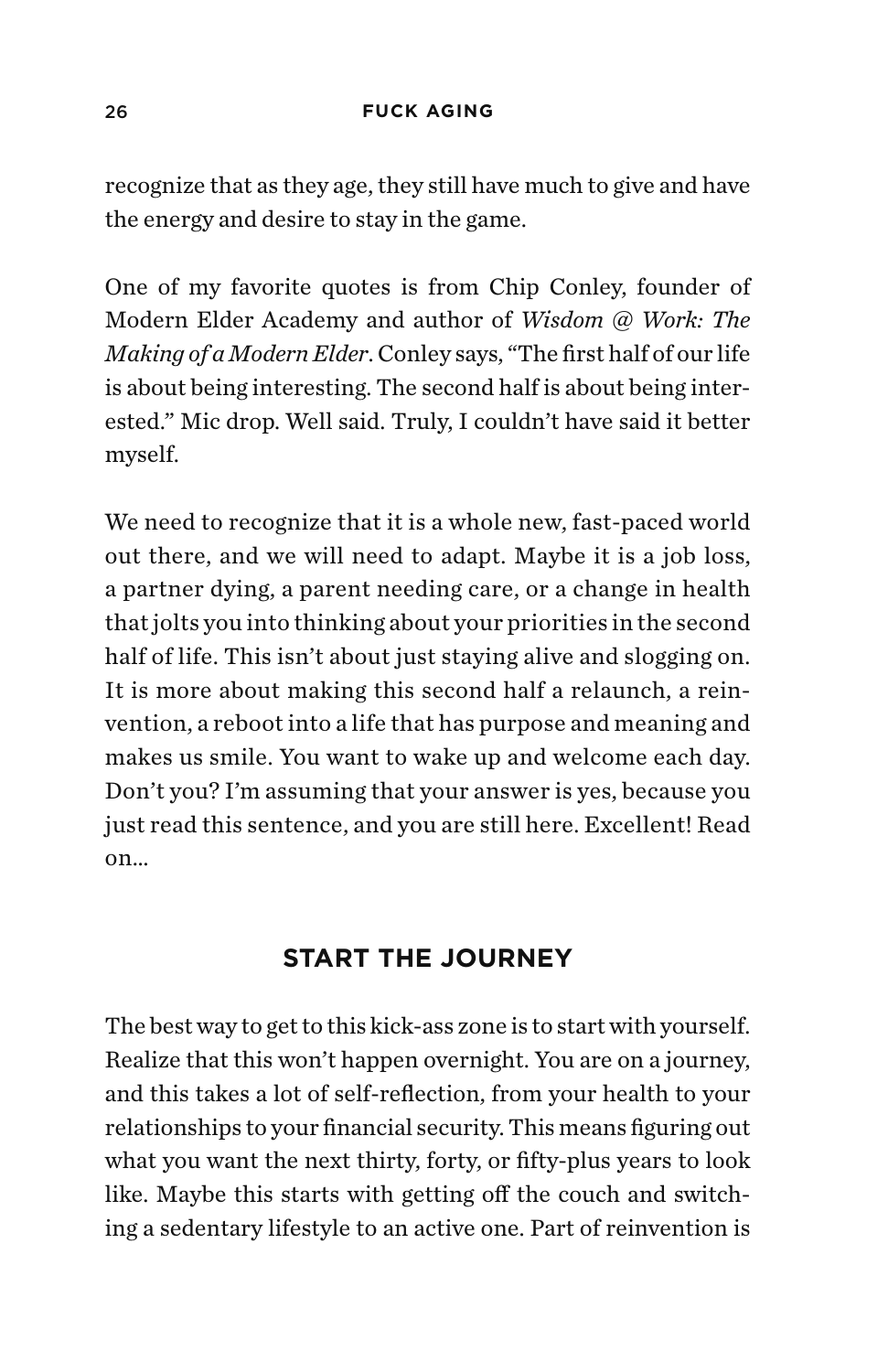figuring out a way to drop bad habits and adopt better ones. The Yoga Alliance reports that 14 million people over fifty-five have taken up yoga, up from 4 million in 2012. There are also huge increases among this group in hiking, canoeing, and cycling. And I am one of them.

I've always hiked, but when I lived in Mexico, I was a member of the kayak club and went out several times a week on Lake Chapala. I even bought an electric bike on a fundraising platform so I could go anywhere and not be bothered by long, steep hills. Pshaw to those. Listen, if I can do these things, you can do them even better. It is dawning on people that even if they haven't been active before, they have time to do some fun things now and get healthy. And there are so many free videos of how to get started, figure out what you like to do, and then learn more. Have you ever heard this joke? What fits your busy schedule better: exercising one hour a day or being dead twenty-four hours a day? Lack of resources and energy is not an excuse. Actually, I can't think of anything that would pass as a valid excuse. The important thing is to do what YOU want to do this time, and not what your neighbors, your partner, or anyone else is doing. If you haven't been active, then start out slowly and get some confidence. Your body will appreciate it.

Never in human history have there been more old people than young, so now is the time to stay healthy and active and not be a burden. By now, we know that the pyramid depicting the old on top and the young on the bottom has flattened to a maple bar (without the delicious maple icing), but in some parts of the world, the population is looking like an inverted pyramid, leading to difficulty for those societies.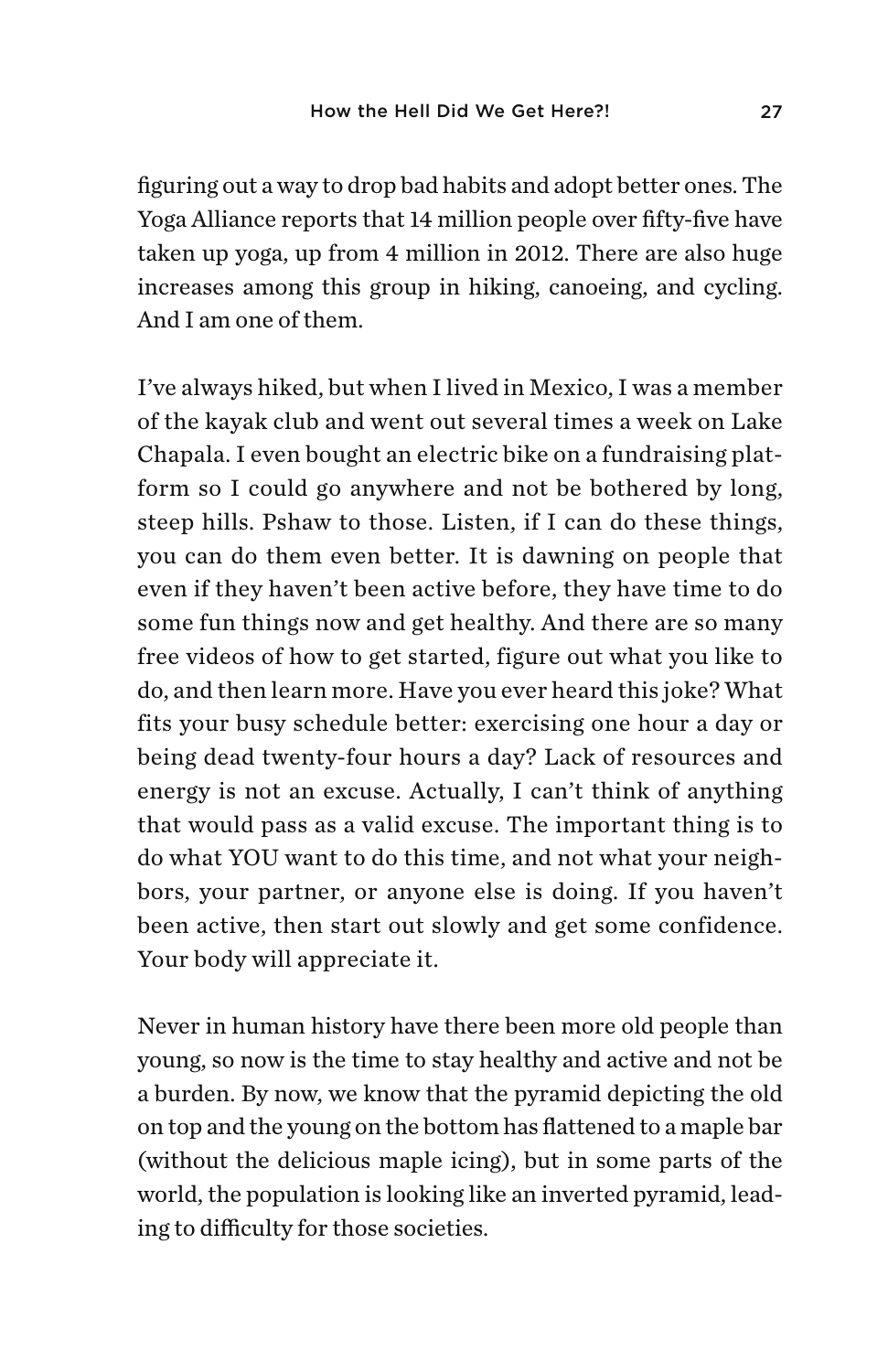### **HOW MY JOURNEY STARTED**

Here's the deal: gray is in and it is beautiful, so let's look at some of these opportunities and how to prepare ourselves for making growing older a game changer. You know it has to start with each of us individually. We do the work on ourselves so we are ready and able to take on the bigger challenges, which ultimately is our purpose on this planet. When I had that revelation about my dad and my own life, I felt I needed to start doing things. I wasn't sure what those things were, but I knew I had to do them. I bought books to start with, as they are my go-to for figuring things out.

After my divorce in my late fifties, this nice financial lady looked me in the eye and said I had to get out there and make some money. My daughters were still in middle school, and I was trying like hell not to disrupt their lives more than the divorce had done. I hadn't been employed for a few years and wondered what I could do with my Bachelor of Arts (BA) in English.

Listen, don't laugh. When I first went to college, I was majoring in political science and wanted to work for the CIA (Central Intelligence Agency), until I woke up and realized what harm and shit they were doing and switched to reading books. I could deal with dead authors and stories a lot better than I could with terror and corruption, but now that I had to support my daughters and myself, the BA in English wasn't going to put a lot of food on the table.

I found out I could get a master's degree in education while teaching, so I jumped in and started a program at the University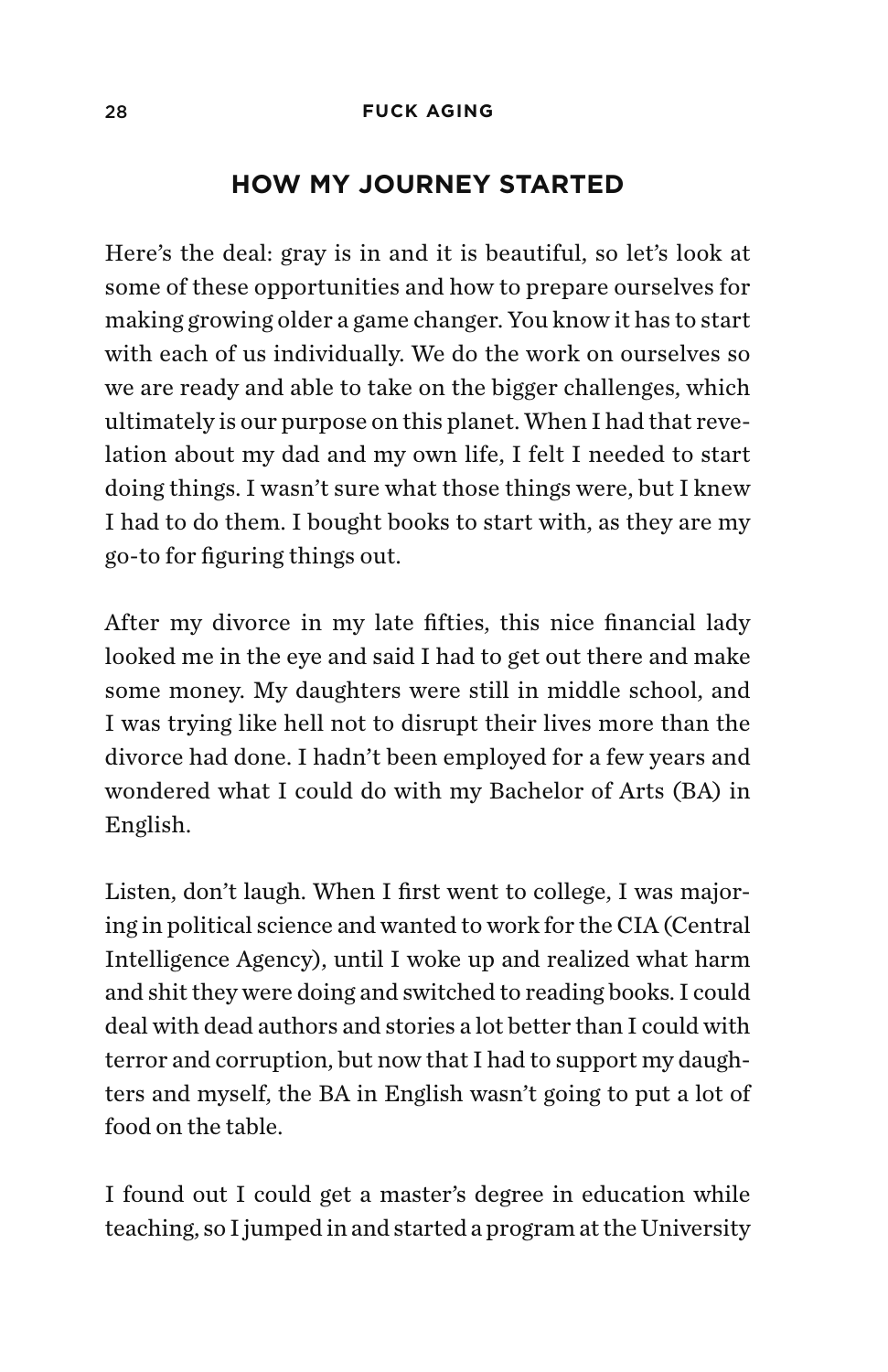of North Carolina. But that was so I could get a job and didn't necessarily have anything to do with a passion or a purpose. Those words weren't in my vocabulary yet.

I was teaching school, and that had a lot of challenges, but then I thought maybe I needed to teach in another part of the world. Challenge myself. I took this intensive course through Cambridge called CELTA, a month-long hard-ass course determined to make or break you as an English language teacher overseas. But it was the best certificate you could have to guarantee a position.

By this time, I knew teaching was just part of my lifelong dream, and I did like to travel. However, after applying to several places, I found that educational institutions in other countries didn't want someone over sixty. Swell. Age discrimination glaring right at me. All this training and nowhere to go.

It was around this time that I was starting to realize something was missing, but it would still be several years and lots of wandering around in the desert before I figured out what I needed do. This might be where you are, or you may be someplace different. I wish I had known about all of the things in this book when I was starting out on this journey in my late fifties. I also know that we are presented with what needs to happen only when we are ready to accept it. Otherwise, it remains invisible to us.

It's obvious we have come a long way, and it's even more obvious the world needs what we have to offer more now than any other time in history. Now we understand our background and how we got to where we are at this moment in history. In